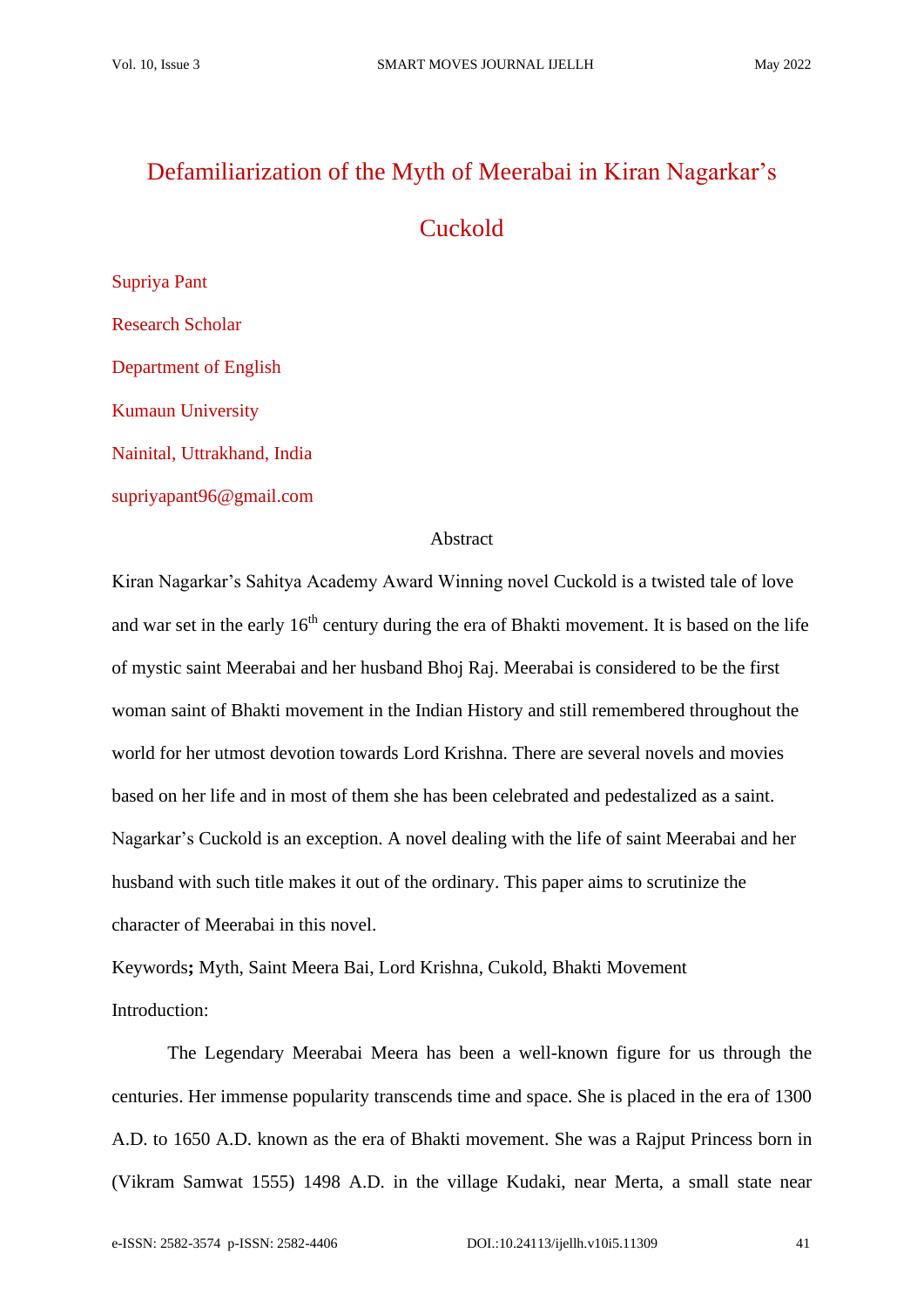Marwad, Rajasthan. She was the daughter of Ratan Singh Rathod and granddaughter of Dudaji of Merta.

The rathods of Merta were Vaishnavas, devotee of Lord Krishna Which influenced Meerabai and moulded her life towards devotion for Lord Krishna. As an infant Meera became deeply enamored of an iconic idol of Krishna owned by a visiting holy man. She was inconsolable until she possessed it and probably kept it all her life. Some myths say that when she was 4 years of age, she watched a marriage procession. When she saw the bridegroom she asked her mother innocently who will be her bridegroom. At this her mother pointed towards the idol of Krishna and since then Meera started considering herself as spouse of Lord Krishna.

In 1516, Meerabai unhappily married Bhojraj, the crown prince of an influential neighboring Rajput Kingdom in Rajasthan, just to fulfill her family's wishes. Although Bhojraj respected her spiritual instinct, it was also expected that Meerabai would conform to the traditions of her new family. This did not happen. She denied to follow the traditions of her new family as well as to consummate her marriage with Bhojraj. She declared that she is betrothed to blue skinned cow-herder Krishna and there is no place for any other man in her life.

Meera was a devotee of the highest order. She was born as a princess but in search of religious deliverance she left all the pleasures of a palace and abandoned her worldly possessions. She left the palace abandoning her all the ornaments and started wandering in the streets reciting poems and dancing in a plain white saree with ektara in her hands. Her behavior can't be measured against our merely human standard. Her devotion to God has taken her out of the social realm, the realm of norm and custom. She is considered to be an epitome of devotion, love and dedication towards the supreme.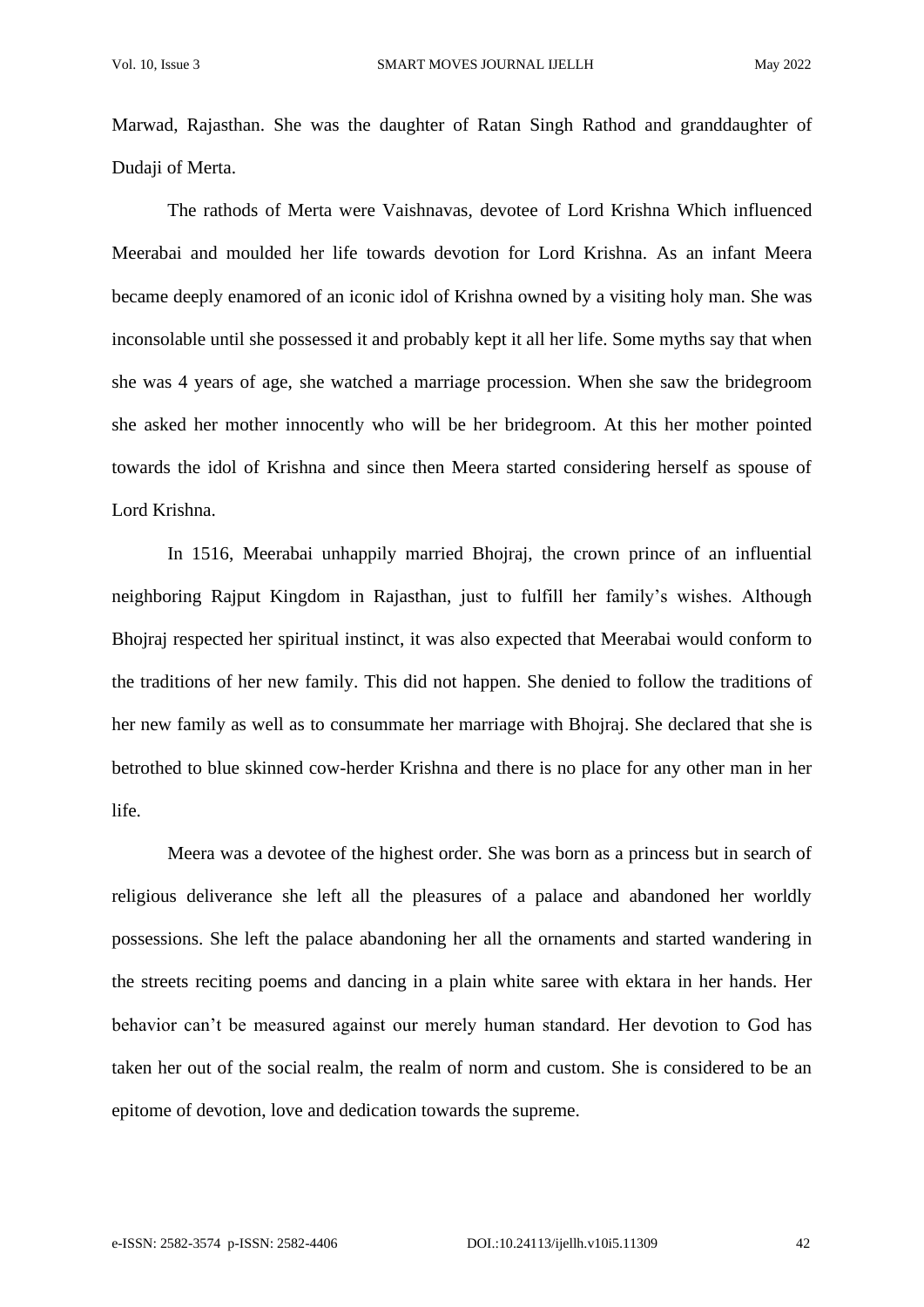Her love for Krishna is epitomized by the popular belief about her final disappearance in the temple of Krishna in Dwarka. She is believed to have entered the sanctum of the temple in a state of singing ecstasy. The sanctum doors are believed to have closed automatically and when later opened the sari of Meerabai was seen enwrapped around the idol of Lord Krishna, symbolizing the culmination of her union with lord.

Kiran Nagarkar's Meera

Through Cuckold Nagarkar gives us a new insight and compels us to look at the legend of Meerabai from new and startling angle. Although she is not the central character in the novel but the protagonist can't be seen without her. Meerabai continues to be seen from the outside as a somewhat inexplicable character whose motivation seems contradictory. Nagarkar shows that Meera is directly or indirectly responsible for Maharaj Kumar's decline. He challenges the historical narrative of Meera's life and the legend embedded within Indian cultural discourse. She has never been referred with the name 'Meera' throughout the novel but the reference is easily identifiable to Indian readers. She has been given the name 'Greeneyes' by the Maharaj Kumar and 'Little Saint' by the populace.

The 'Little Saint' of the novel portrays a radically different Meera from the stereotyped we have known over centuries. Although she is named as saint but she had many such human traits which cannot be numbered as saintly. Cuckold offers a fresh vision of sainthood. The mythical Meera with the ektara in her hand and modesty in her eyes is replaced by a bold, bright-eyed Rajput woman who can ride a horse and kill a barahsingha with single bolt. She enjoys setting off her considerable beauty with carefully selected clothes and jewel which is so unlike to the stereotypical white sari clad, ektara strumming saintly Meera. She is also interested in the management of zenana and enjoys the hold of bunch of silver keys like a typical traditional daughter-in-law of an aristocratic family of India. We get a child like image of her when she cheats at chess or cards which are a far cry from the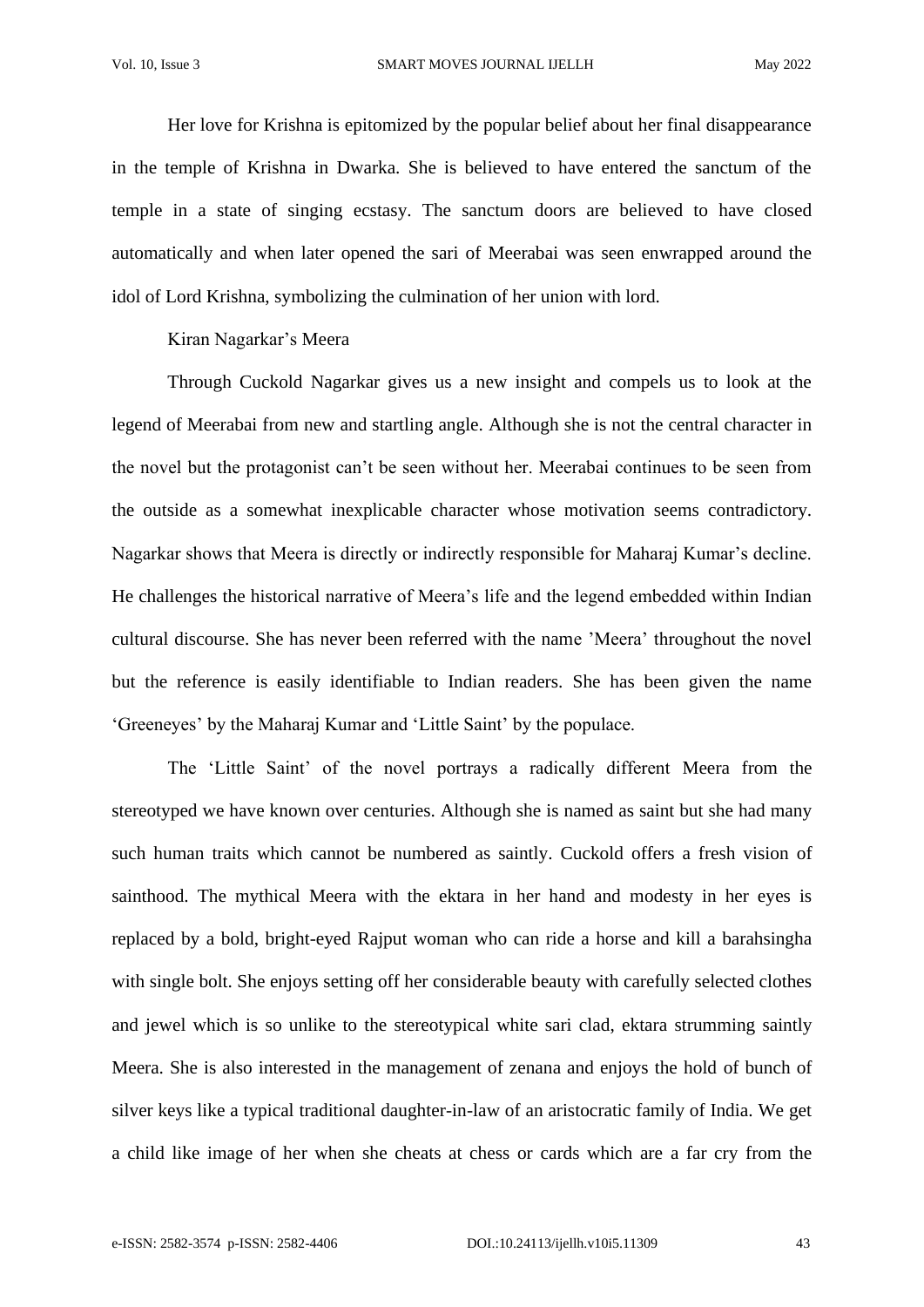mythical damsel of Meera lore. She shares a good bond with her father-in-law, the great Rana Sangha and sometime also could be seen active in political affairs. She also proposes military strategies which we can't imagine about stereotyped Meera. During their exile in Kumbalgarh her husband Bhoj Raj says-

In a few years' time father should hand over the command of our troops to my wife. She'll sing and dance and the people of Gujrat, Malwa, Vijayanagar and Delhi will catch the fever,

disown their kings and follow her wherever she goes. (Nagarkar. 341)

In this new Meera we also see flickers of jealousy. Albeit on the very first day of her wedding she had revealed to her husband that she is betrothed to someone else and had surrendered her body and soul to him, suddenly she shows some signs of jealousy when she came to know about the pregnancy of Sugandha, Maharaj Kumar's second wife.

If we look at the songs sung by the princess in the novel, we find that these songs are not the traditional songs that had been sung by the legendary Meera. Meerabai has written near about one thousand three hundred songs .Mostly they are written in praise of the blue-God Krishna .They have been written mostly in the Rajasthan dialect of Hindi. Nagarkar has never intended to translate the original songs into English. He has deconstructed the traditionally attributed songs to Meera. He has presented a new set of poems which are specially written for the little saint of the novel and completely different from the original songs penned by Meera. These songs give her an added dimension and reveal her character a little more.

> Get him on the double Tell him it's an emergency The doctors have given up I can't bear it I think I'm going to die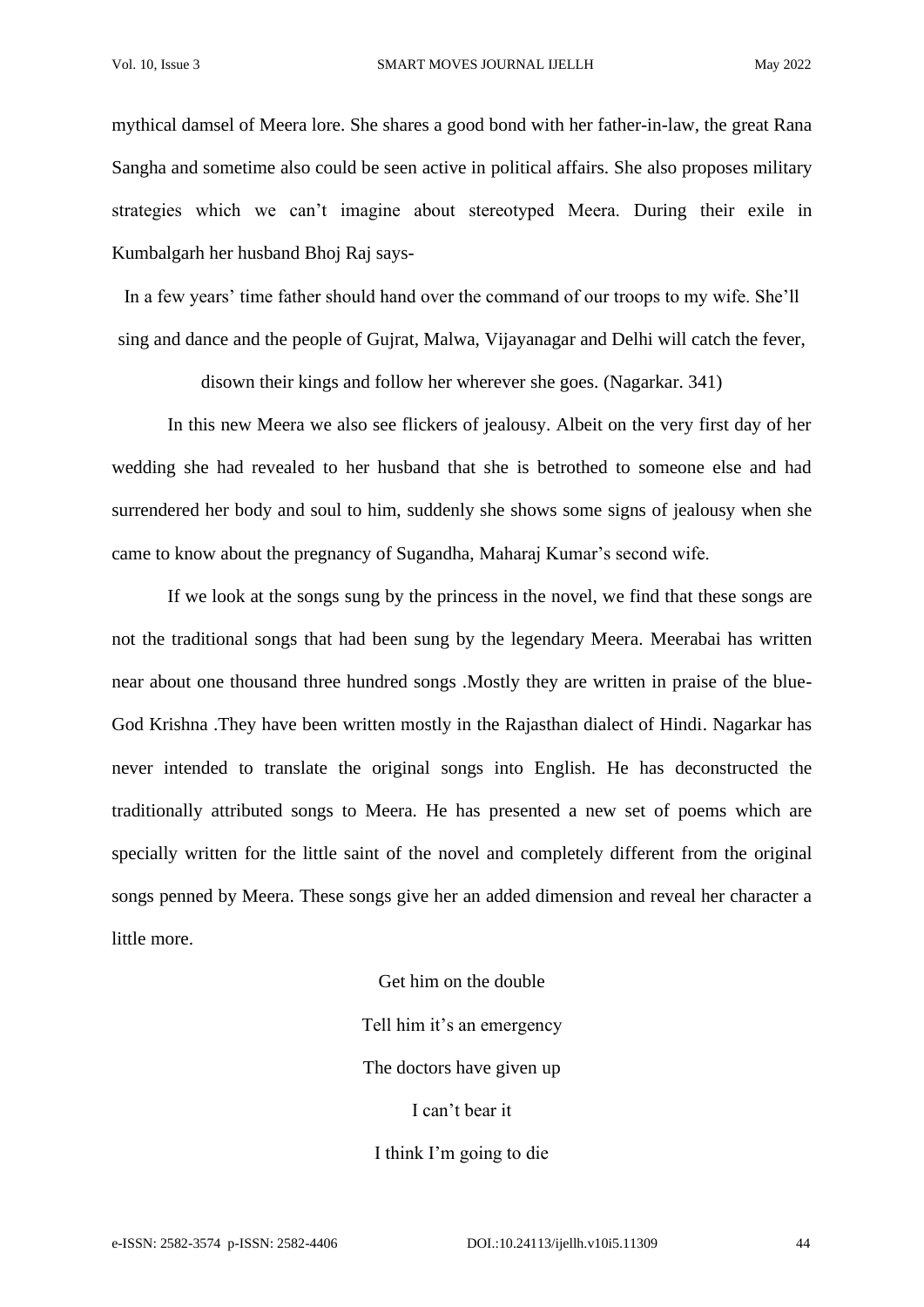It's a slipped disc A shooting pain up the spine A fire in the brain A comet bursting in the kidneys. Is he here? (Nagarkar. 91-92)

Nagarkar's version of songs portrays a woman of blood and bones who is mischievous, dramatic and ardent.

In death and in life, I'm yours, yours alone

Take me. Do what you will with me.

As stone or stray dog, as roach or rose, as fish or fowl,

Whatever the shape of reincarnation, I'm yours, yours alone. (Nagarkar. 325)

In these songs she seems so passionate that the songs don't fit in the figure of stereotyped Meera. Her love towards Krishna seems very similar to intense human passion. People named her 'Little Saint' but it is not her saintliness that grabs the attention of the readers, but fervency of her poems does.

### Conclusion

The legendary Meera is a role model for the feminist movement because she refused to be bound by tradition and custom and made a breakthrough in Patriarchal society. Nagarkar puts her in a post-feminist framework. He shows her as a wife who refuses to perform her wifely duties towards her husband. Meera's reputation as a woman who is forced to marry against her wishes made her a martyr but in this story reader sees her from her husband's eye and they feel sympathy for him not for Meera. Nagarkar's Meera behaves contrary to her popular hagiographical image and this makes readers to know how every historical narrative has multiple facets. He encourages the readers to question their own assumptions about the history and the legends they have internalized. His depiction of Meera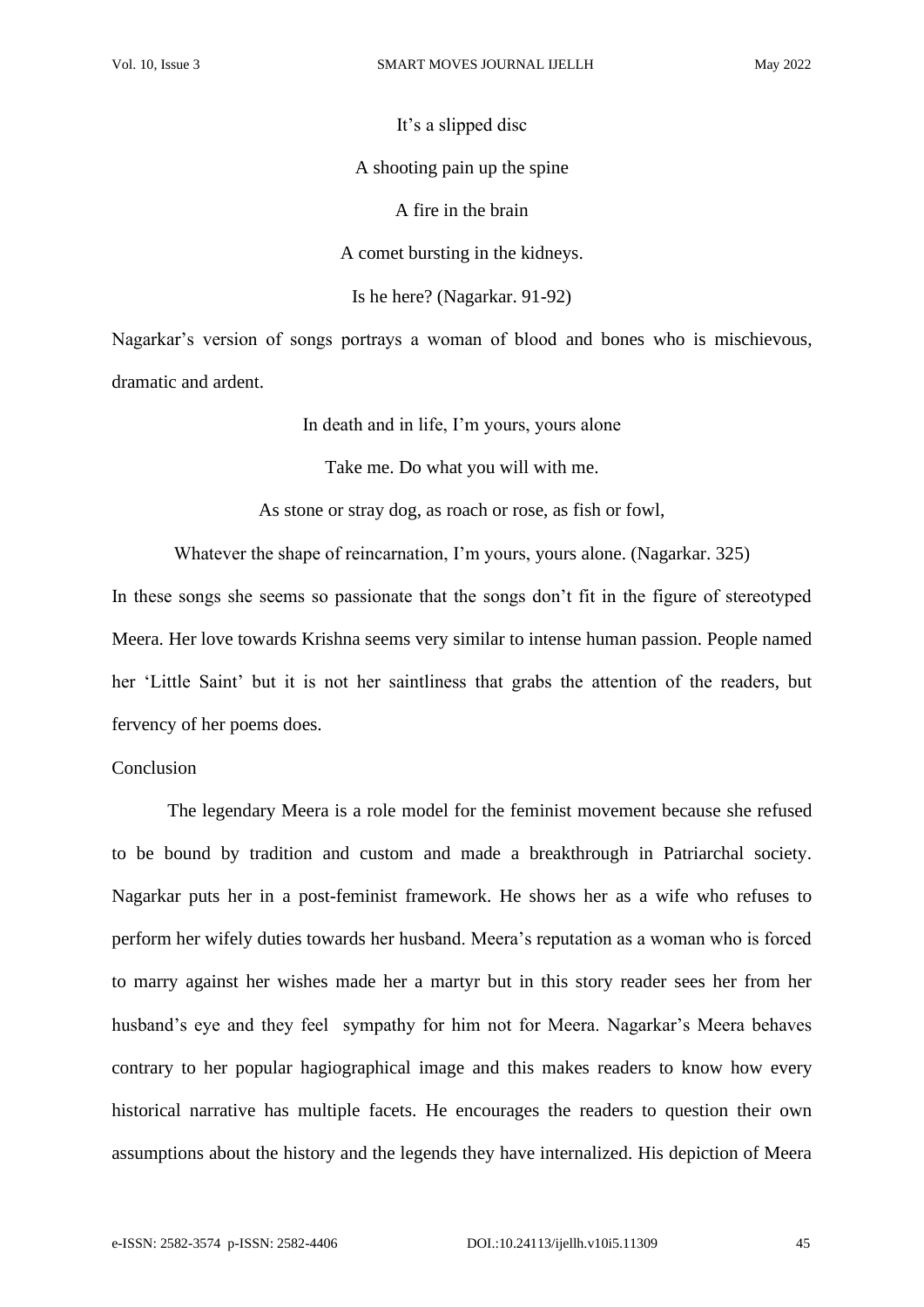as Greeneyes or the Little Saint frames a robust lively picture of a sharp witted, calculative, obstinate woman who is quite different from the Meera of tradition who has been sanctified beyond all credibility as a person.